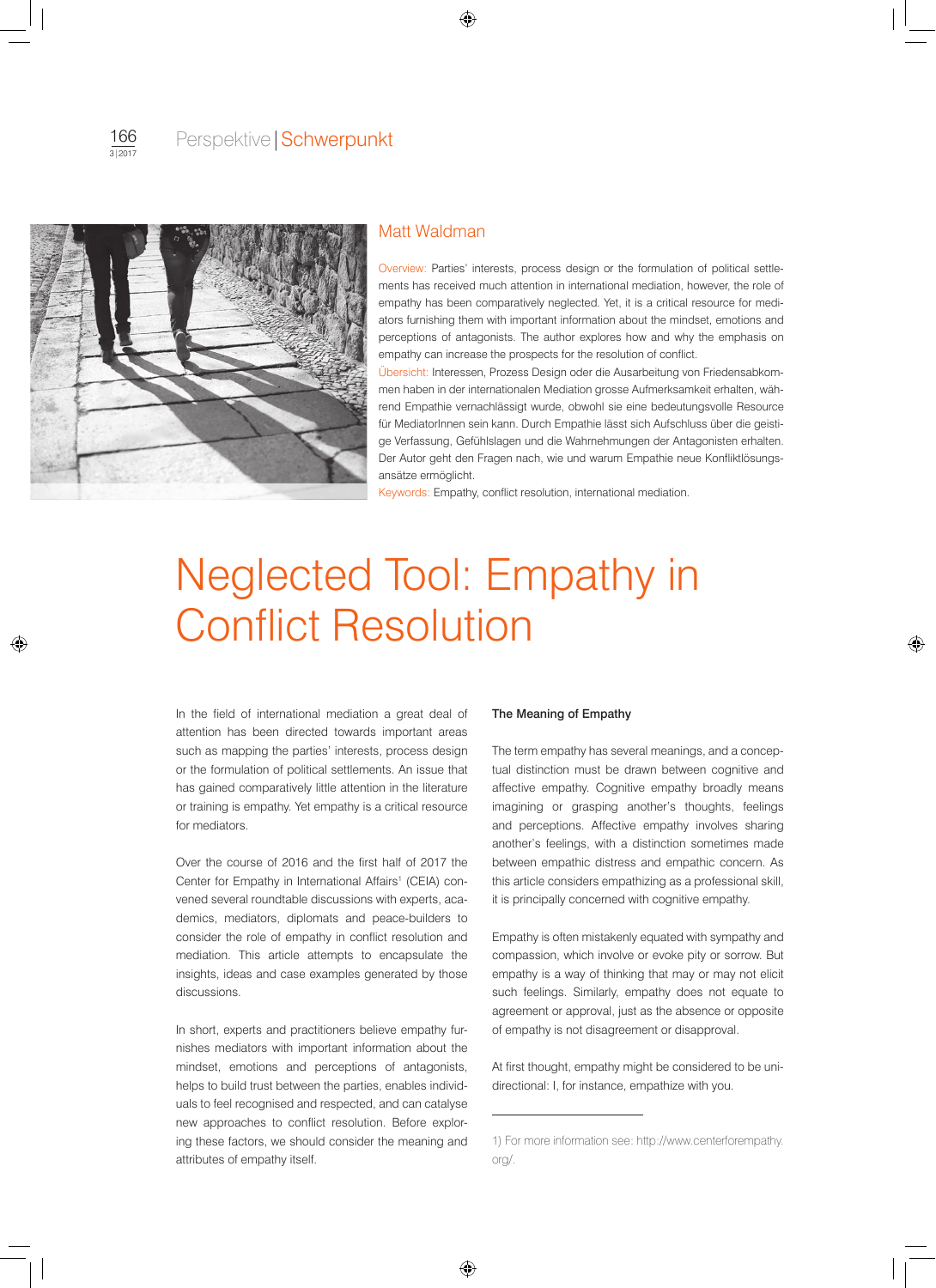But empathising often affects our thinking and behaviour, which in turn provokes a cognitive, affective or behavioural response on the part of the person with whom we are empathizing. Empathy therefore often has an interactive and dynamic quality. »

In one sense, empathy is instinctive and immensely variable. Different people empathize differently. Yet, as with most social skills, we can improve our ability to empathize through training – a point confirmed by numerous academic studies.<sup>2</sup> We can also choose when we empathize and with whom, such as individuals or different groups within society.

## Insight and Understanding

Empathy's unique attribute is that it requires a change in perspective. Because the way we process information depends on our experience and viewpoint, and is almost always distorted by intrinsic biases and sentiments, the imaginative and perceptual shift that empathy requires can significantly change our understanding of other individuals and groups, and interpretation of events, even with the same information at hand.

This is especially useful for those who engage in diplomatic and mediation work to resolve conflict because it can enhance their understanding of the parties. Specifically, empathizing can throw light on at least four crucial areas: first, who people really are, their character, beliefs and values, as well as how they see themselves; second, their state of mind, emotions and attitudes; third, why they fight and what they want – their driving motivations and objectives; and fourth, their varied apprehensions of reality and perceptions of others.

In acquiring this deeper, holistic sense of the parties, empathizing can help a mediator to identify where in a party's narrative there is scope for a new attitude and approach. This is especially important during conflict, when narratives are so often warped by anger and hatred. Empathizing may also furnish important information about the relationships between different actors, misperceptions or false assumptions that drive hostilities, fears that block engagement, as well as opportunities for negotiation.

The Colombian peace process illustrates this facet of empathy. In a CEIA expert consultation in Washington D.C., a diplomat involved in that process described

how empathy was key to building trust and overcoming a major obstacle to progress. During talks the FARC (Fuerzas Armadas Revolucionarias de Colombia) guerrilla movement had insisted on a long period between the signing of a peace agreement and their eventual disarmament. The Colombian government, however, saw this as entirely unrealistic, and the difference between the parties on this issue created an impasse. However, through a sustained dialogue, mediators were able to 'tune in' to the thinking of FARC leaders. In doing so they found that the FARC's position on disarmament was largely due to their mistrust of the Colombian government and their fear that it would renege on the agreement – a concern rooted in their experience of events of the 1980s. In that period, after the FARC had engaged in talks with the Colombian authorities, some 3,000 of their supporters were massacred by groups that sometimes acted in collusion with government security forces.

It was not until mediators grasped the depth of these concerns that they could address them by way of agreed steps and reassurances. Mediators and third parties were able to explain to the FARC that the Colombian security forces had gone through a process of reform and professionalization, and that the entire international community was invested in a successful outcome. The Colombian government made a commitment to contain the threat posed by paramilitary forces. By this means, facilitators were able to convince the FARC that the day they disarmed they would be safer than at any previous point. This was crucial in order for enabling talks to move forward.

The mediators had made efforts to get inside the heads of its interlocutors and gauge their priorities – in other words, their unique sense of who they are and what mattered to them. Doing so enabled them to discern and address the FARC's core concerns, and keep the process moving forward.

<sup>2)</sup> See, for example: 'The Efficacy of Empathy Training: A Meta-Analysis of Randomized Controlled Trials', Emily Teding van Berkhout and John M. Malouff, Journal of Counseling Psychology, 2016, Vol. 63, No. 1, 32-41, and 'Empathy Training: Methods, Evaluation Practices, and Validity', Tony Chiu Ming Lam, Klodiana Kolomitro, Flanny C. Alamparambil, Journal of MultiDisciplinary Evaluation, July 2011,Volume 7, Number 16, 162–200.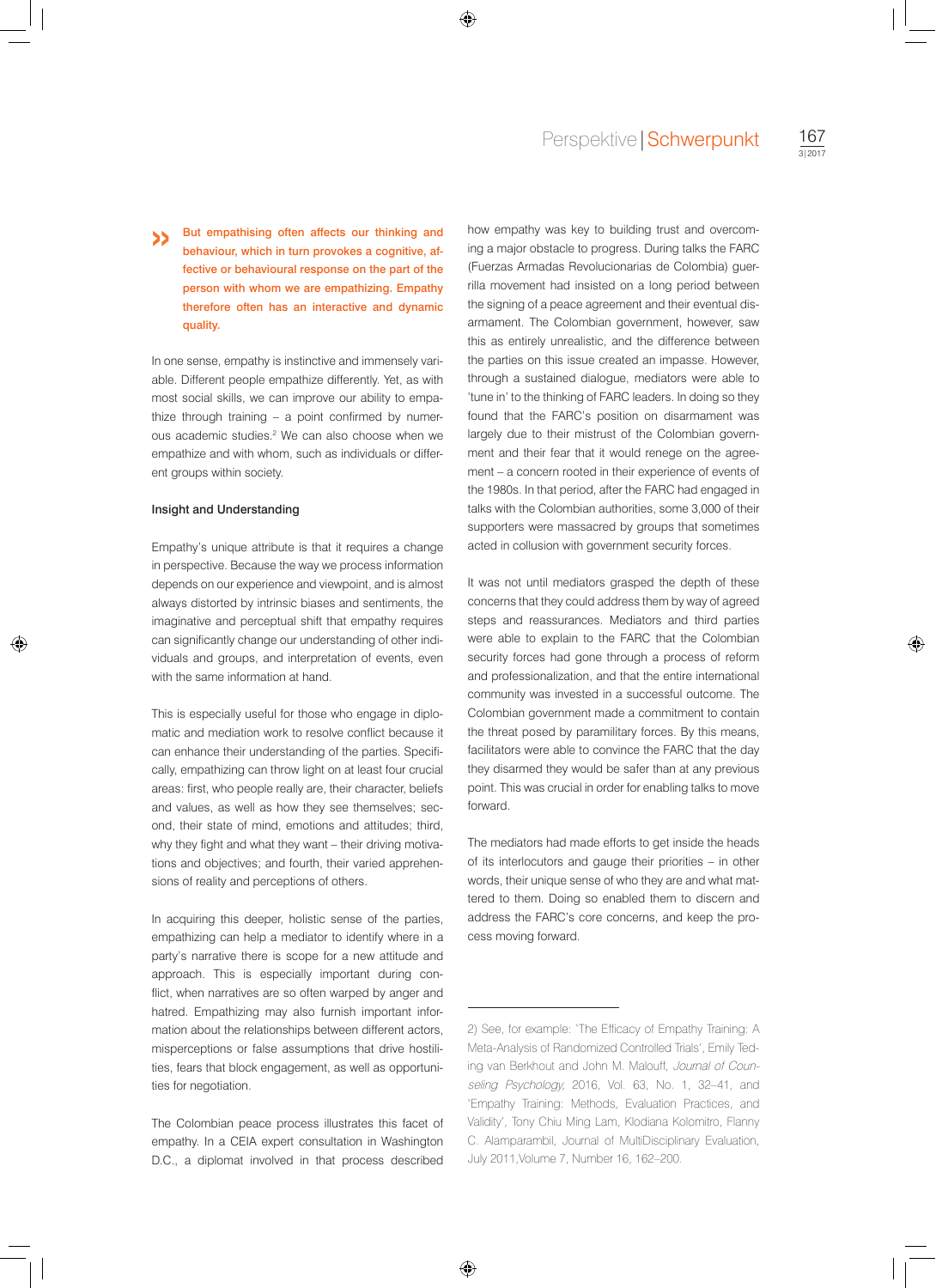### Trust-building

Success in peace processes is often attributable to a range of factors, which might include the existence of a mutually hurting stalemate, self-interest, third party assurances, and courageous leadership. However, the bedrock of most peace processes is trust-building, typically fostered by mediators, in which empathy plays an important role. Trust involves confidence in the reliability and predictability of others. In other words, it involves expectations of another's behaviour. Such expectations are heavily influenced not only by the other's behaviour to date, but also a reading of the others' minds – their thoughts, feelings and perceptions. That requires empathy.

A compelling case example is empathy between diplomats and policy leaders in the U.S. and Iran during the course of recent nuclear talks. Strong relationships between key officials of both sides, based on an appreciation of the others' characteristics, motivations, aspirations and constraints, helped to build trust that sustained the process and bring it to a successful conclusion. Notably, these relationships were both strengthened by and reflected in a series of gestures between Iranian and U.S. officials, such as Kerry and Zarif's lakeside walk in Lausanne3 ; Zarif's historic handshake with Obama; or the condolences offered by the U.S. negotiating team to Rohani's brother on the death of his mother. Steps such as these had symbolic value, reinforced personal relationships and sent a message of confidence and respect to publics on both sides.

Strikingly, empathy on each side extended to how their adversaries would handle their domestic opponents. Each refrained from reacting to provocations by hardliners on the other side, such as when U.S. Senators wrote a public letter to the Iranian leadership in March 2015, stating that they would tear up any agreement. Thus, each party helped the other shape domestic public opinion and manage constituencies who were opposed to the process, which was crucial to securing a final agreement.

#### **Recognition**

Disputes and conflicts are often instigated or aggravated because one group feels that they are not being taken seriously and that their concerns and grievances are being dismissed. They feel they have no alternative but to fight. Empathy is a vehicle for enabling a party

to feel heard, respected and understood. In this way, empathizing not only helps a party to acquire a better understanding of an adversary, but it can also help to mitigate the other's hostility towards them. That can enable constructive talks to take place. In addition,

## a party that demonstrates empathy is often seen by the other party as more reasonable and trustworthy. »

This can also put mediators in a better position to facilitate negotiations.

Recognising an adversary and acknowledging their point of view can also help to reduce the prospects for future conflict. Paradoxically, recognition is most required when one side is prevailing and least sees the need for it. For instance, some analysts believe that Putin's belligerent behaviour in Ukraine and elsewhere in Eastern Europe is partly attributable to a lasting sense of humiliation at the collapse of the Soviet Union, and resentment at what was seen as a lack of respect and recognition from the West. That sense of grievance was not inevitable. The West could have framed the post Cold War period as a tremendous opportunity to work together to build a new world order to the benefit of all. Instead, the West acted triumphantly and consolidated its position through the steady eastwards expansion of NATO. The point is not that this in any way justifies Russia's confrontational behaviour and violations of international law. Rather, it is to acknowledge that failing to discern and adapt to Russia's state of mind, and concerns about NATO expansion, laid the seeds for future discord.

## Empathy as a Catalyst

More often than not, warring parties dehumanize each other, which creates powerful obstacles to constructive engagement.

## >> Empathy humanizes.

It enjoins us to see the other as a human being and to appreciate the thoughts and emotions they may be experiencing. As such it has the potential to mitigate hatred, elicit restraint in a party that is engaging in aggressive behaviour or induce greater openness to reconciliation.

<sup>3)</sup> United States secretary of state John Kerry and Iranian foreign minister Javad Zarif, March 2015.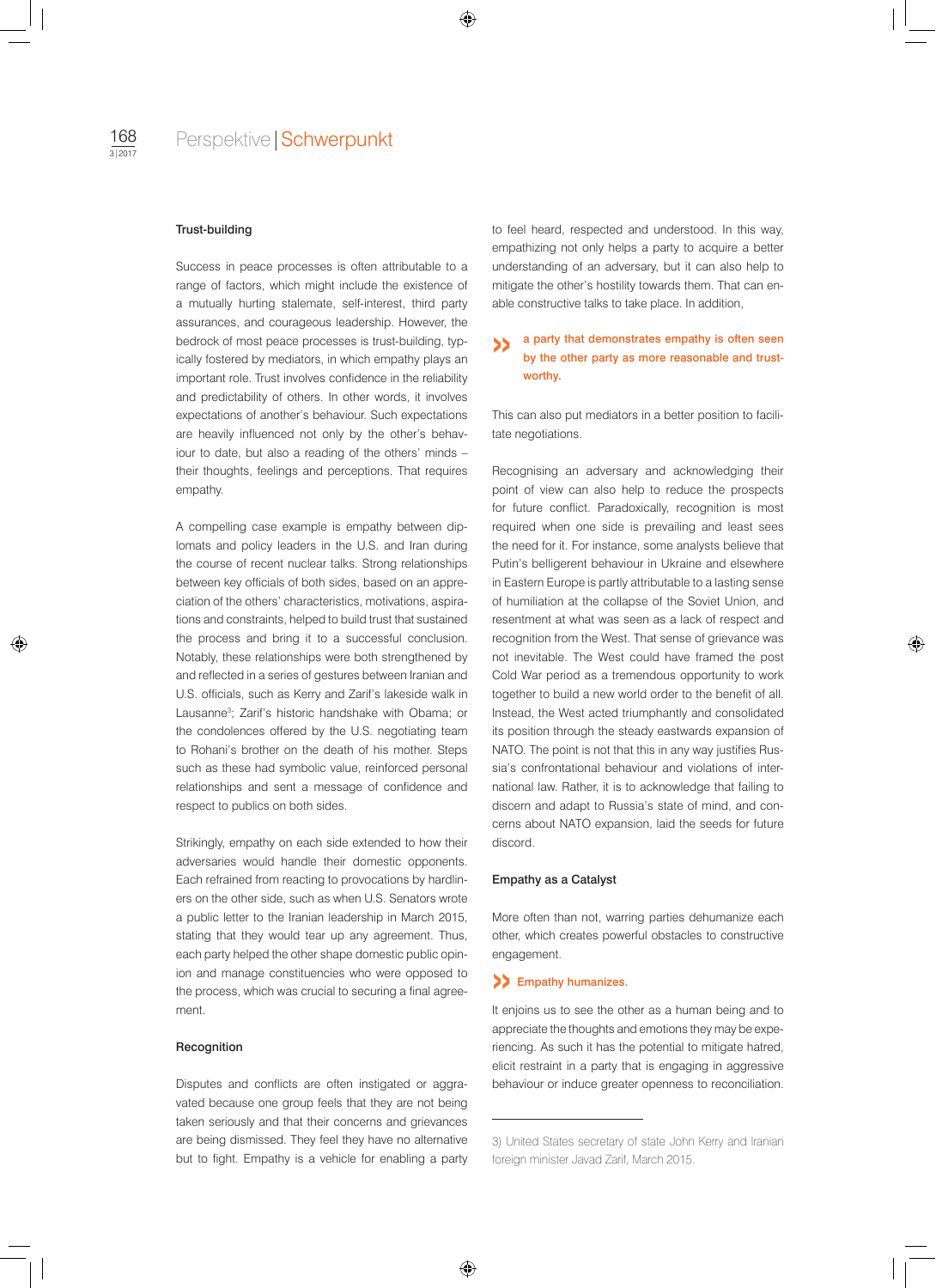Empathizing also has the potential to remove blockages, such as assumptions and stereotypes, which prevent the parties imagining a way through violence or confrontation.

All too often parties are so preoccupied with their own grievances that they take little time to consider where the adversary is coming from. In certain cases, where it would not be seen as insensitive or inappropriate, mediators can encourage a party to take the other's perspective, which can act as a catalyst for innovative and productive approaches to resolving the conflict. In acquiring a greater appreciation of the situation, motivations, as well as the constraints and pressures an adversary faces, often from powerful constituencies, a warring party may open its mind to compromise.

An interesting case example of this is track 'one point five' (semi-official) efforts to facilitate talks in the Georgian-Abkhaz conflict during the 2000s. At one point, to help reframe the talks, facilitators invited the parties to conduct a role-play. Observed by the Abkhaz, Georgians role-played the Abkhaz discussing what would be acceptable to them in order to facilitate progress and what factors obstructed progress. Participants on both sides were stunned by how well the Georgians played the Abkhaz, creating a powerful resonance for those involved. Both sides' eyes were opened to factors that explained the other's behaviour. The insights derived from these discussions led to senior Georgian officials drafting a series of options for moving forward that were presented to the new Georgian President in 2004. Those options formed the basis for negotiations under the auspices of the UN for the next two years.

## Limits of Empathy

Empathising has limits and is not without potential drawbacks that need to be taken into consideration. However, as discussed below, none of these limits or concerns eclipse empathy's potential to contribute to conflict resolution.

First, and most obviously, a party may empathize but get it wrong, especially given the complexity, ambiguity and access constraints involved in most conflicts. Moreover, there are huge challenges in discerning another's mental state, emotions and perceptions. Yet, many kinds of information gathering, intelligence work or analysis are difficult to accomplish with certainty and accuracy. That does not mean they are not worth doing.

#### Empathizing should be undertaken with the understanding that it requires hard work, and must be practiced on the basis of extensive information about the subject. »

Clearly, mediators must draw on knowledge of the culture, sociology, ethnography and history of a country or region, as well as biographies of key decision-makers. At the same time, they should practice empathy in a deliberate, self-critical and managed way, exercising care not to unduly empathize with one party over another.

Second, empathy may not always work in favour of peace. Individuals and groups who empathize in conflict may, through a better appreciation of the enmity or fear of an adversary, become even more disillusioned about the prospects for peace. This has been reported, for example, by those engaged in peace-building work between Palestinians and Israelis. Nevertheless, there is always a risk that greater understanding has negative effects. That does not mean that ignorance is preferable. At worst, empathy may be exploited by one party to gain advantage over another or to exploit the other's vulnerabilities. However, virtually all analytical tools and skills can be misused. This does not detract from empathy's positive potential.

#### It is the mediator's task to encourage and deploy empathy in a way that reinforces mutual understanding. »

Finally, individuals may face social and political costs for empathizing during conflict, which puts them at variance from or at odds with wider narratives and attitudes which tend to disparage, vilify or demonize adversaries. But many kinds of behaviour, such as speaking truth to power or resisting oppression, involve risks and costs. That does not mean those risks and costs are not worth bearing. Whether or not those risks are worth bearing depends on many factors, including the potential benefits. Moreover, this strengthens the case for empathy to be more widely acknowledged and incorporated into standard practices rather than left to courageous individuals. In fact, none of the limitations or drawbacks noted above suggests that empathy should be rejected. Rather, that it should be practiced in a self-conscious and controlled fashion. Empathy should be institutionalised.

#### Looking Ahead

Looking ahead, leading practitioners in mediation and conflict resolution, including diplomats, should acknowl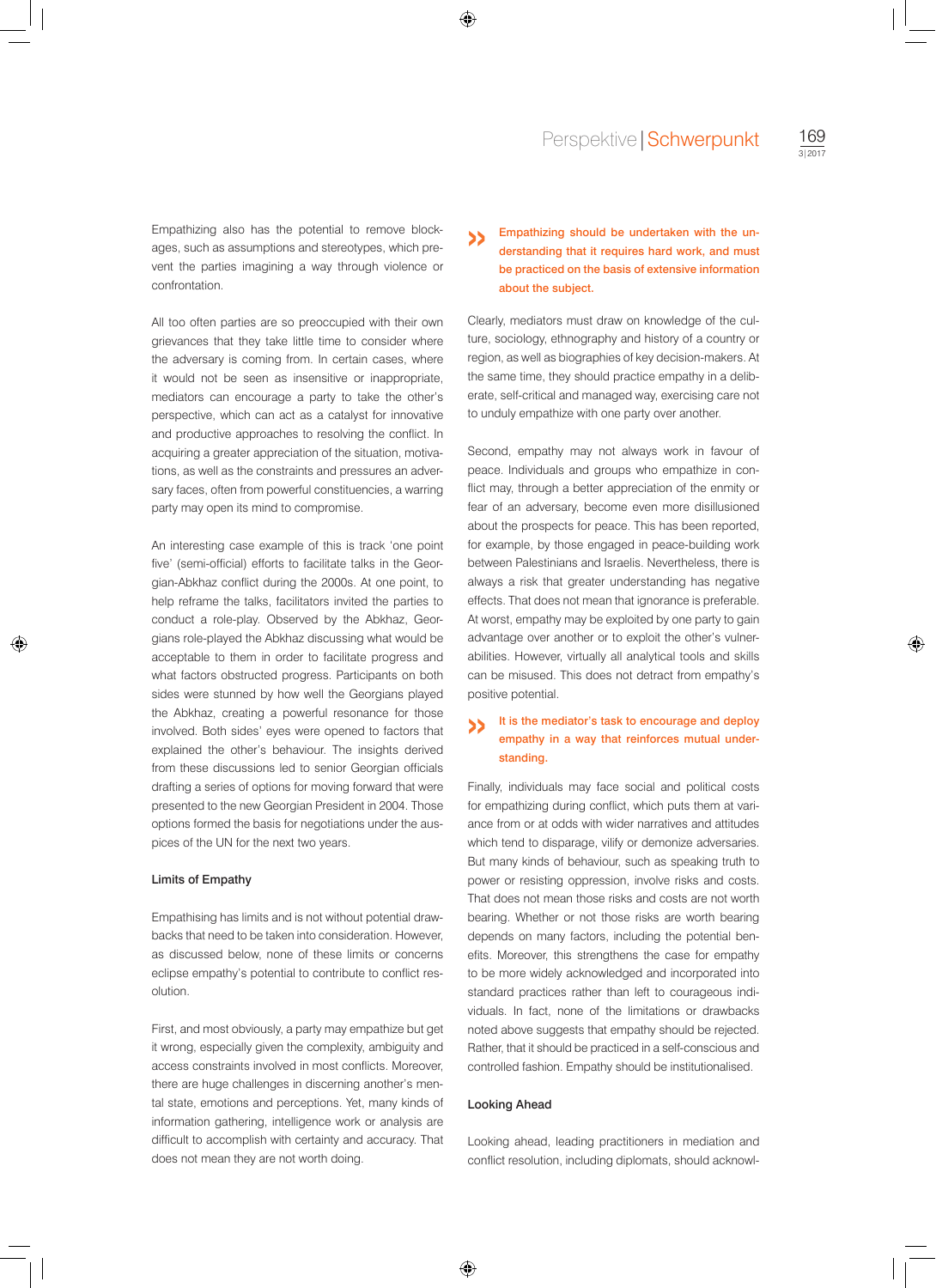edge the importance of empathy, conceived as efforts to grasp what others think, feel and perceive. For those who seek to resolve conflict, it should be standard practice to empathize, based on social, cultural, political and historical knowledge, in order to acquire a deeper understanding of others.

Empathy's limits and potential drawbacks should be acknowledged and it should not be seen as a substitute for other skills or approaches. Rather, it should be deployed in conjunction with other relevant skills.

#### Empathizing should be understood not as a sentimental impulse, but as a rational and useful tool that can be enhanced through effective training. »

Empathy should become a core component of mediation training and mediation support, based on the latest insights from the behavioural sciences. Simulations and role-plays could be useful training tools, reinforced by experiential learning. Empathy should be incorporated into the work of mediation organisations and into the mediation support units of international organisations, including the United Nations, European Union, African Union, and Organisation for Security and Cooperation in Europe.

More broadly, all those with international responsibilities, including diplomats, UN officials and NGO practitioners, should undergo training to enhance their ability to empathize. Empathizing should be incorporated into the standard operating and decision-making procedures of governments, international organisations, and NGOs. In addition, specialised units should be formed within states and international organisations, tasked with drawing on a wide range of sources to discern the mindset, emotions and perceptions of others. Comprehensive empathy audits should be carried out in specific conflicts, involving analysis of the thoughts, feelings and perspectives of the actors involved, based on expert knowledge, as well as direct engagement.

The forces that shape international armed conflict are so complex, powerful and dynamic that no single skill can guarantee positive results for those engaged in mediation. Yet, the task of preventing, mitigating and resolving violent conflict is too important not to take advantage of every potentially useful tool. We must not neglect the value and utility of empathy.4

## Zusammenfassung

# Empathie: Ein vernachlässigtes Konfliktlösungsinstrument

Der Artikel stellt die Ergebnisse von ExpertInnengesprächen dar, die 2016 und im Mai 2017 geführt wurden (siehe Fussnote 4).

#### Empathie als Methode

Alle ExpertInnen sind der Ansicht, dass Empathie der Schlüssel zu einem tieferen Verständnis des Konflikts und aller daran Beteiligten sein kann.

Es wird zwischen affektiver und kognitiver Empathie unterschieden. Empathie wird oft mit Sympathie und Mitgefühl gleichgesetzt. Empathie ist aber eine Denkweise, die diese Gefühle auslösen kann oder auch nicht. Empathie bewirkt auch nicht Zustimmung, genau so wenig bewirkt die Abwesenheit von Empathie Ablehnung. Empathie beeinflusst unser Denken und unser Verhalten und damit beeinflusst sie auch das Verhalten der Person, mit der wir empathisch sind. Die Fähigkeit zu Empathie ist eine soziale Fähigkeit, sie ist individuell und sie kann durch Übung verbessert werden. Empathie führt zu einem ganzheitlicheren Verständnis der Antagonisten.

## Am Beispiel von Friedensverhandlungen

Bei Verhandlungen der kolumbianischen Regierung mit den FARC (Fuerzas Armadas Revolucionarias de Colombia) wurde durch die Fähigkeit der MediatorInnen, sich empathisch auf ihre Bedenken einzustimmen

<sup>4)</sup> For the full reports of CEIA discussions on which this article is based, please see: Changing Minds: Empathy in Mediation, April 2016, which summarises a discussion held at the European Institute of Peace; Empathy in Conflict Resolution: If, How and When, June 2016, a publication which summarises a roundtable discussion at the United States Institute of Peace; The Software of Geopolitics: Empathy in international Affairs, December 2016, which summarises a roundtable at the UK's Royal Institute of International Affairs – Chatham House; and Hard Feelings: The Role of Empathy in Engaging Armed Groups, May 2017, which summarises a discussion at Conciliation Resources in London.